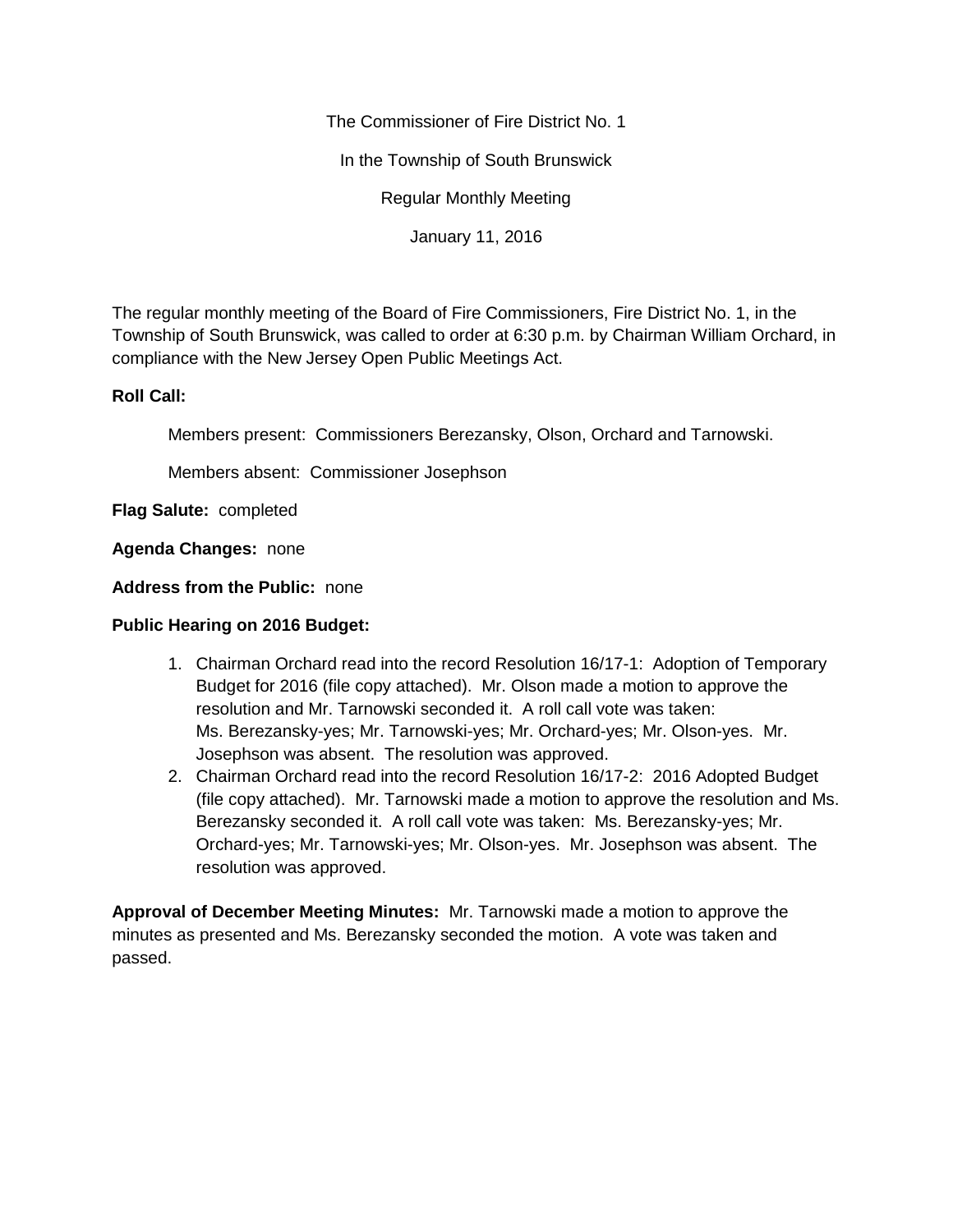## **Reports:**

Line Activities – Chief Cioffi presented the following report:

- Stats for 2015: 405 total events; 544.45 total event hours; 5300.3 total man-hours; 4347.0 total firefighters.
- The Fire Company participated in a few mutual-aid activities with neighboring towns.

President – nothing to report.

Treasurer's Report/Voucher List – Ms. Berezansky presented the end-of-year budget for 2015 and January's report. Mr. Tarnowski made a motion to approve the Report and Voucher List as presented and Mr. Olson seconded it. A vote was taken and passed unanimously.

Ms. Berezansky read into the record Resolution 15/16-17: Authorizing Budget Transfers Relative to 2015 Budget (file copy attached). Mr. Olson made a motion to approve the resolution as presented and Mr. Tarnowski seconded it. A roll call vote was taken: Ms. Berezansky-yes; Mr. Orchard-yes; Mr. Tarnowski-yes; Mr. Olson-yes; Mr. Josephson was absent. The resolution was approved.

Secretary's Report – nothing to report.

Fire Coordinator's Report – Mr. Perez reported the following:

- 1. A life insurance benefit payment was paid in full.
- 2. The annual contracts with Waterway and Air Power were received and will be returned once the 2016 Budget is approved. Testing will then be scheduled.
- 3. Sprinkler testing was completed at both stations and were fine.
- 4. The 2016 Budget was reviewed by the State and there were no issues. Advertising for the Election will be in the next two weeks.

Chairman's Report – Mr. Orchard has been working on increasing voter turn-out for the election.

Standing Committee Reports –

*Fire Company Liaison –* Mr. Josephson was not at this evening's meeting.

*Rescue Squad Liaison -* nothing to report.

*Public Relations –* the website is up-to-date.

*State Association –* the next meeting will be in March.

*Insurance –* Mr. Orchard reported that a bill for Workman's Comp is still pending, however, coverage intact.